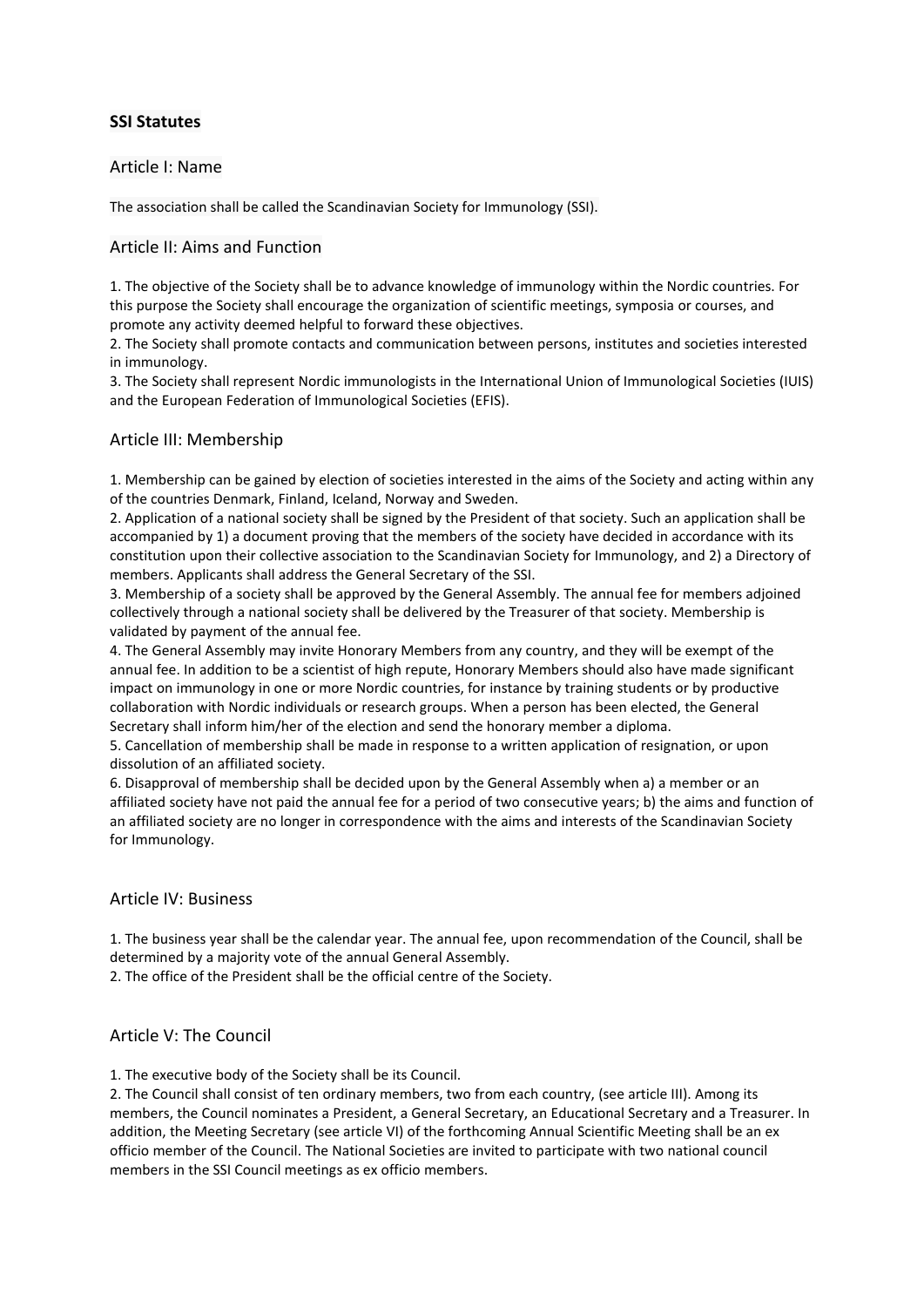3. Candidates for the Council shall be nominated by the affiliated National Societies and elected by the General Assembly, usually for a period of three years. Council members are eligible for re-election for another period usually of three years.

4. The work of the Council shall be conducted by the President. The President shall be assisted by the General Secretary, who shall be responsible for the routine business of the Council and keep its records. The General Secretary shall make minutes of the meetings of the Council and of the General Assembly. The Treasurer shall maintain proper records including a directory of members and accounts and arrange for such reports on the financial status of the Society as may be requested by the Council and by the General Assembly. The Educational Secretary is responsible for forming and chairing an Educational Committee. The Meeting Secretary shall be responsible for the organization of the next Annual Scientific Meeting.

5. A meeting of the Council shall be held whenever suggested by the President, or upon request of three of its members. The decision of the Council shall be made by majority vote. A quorum of the Council shall be five. In case of equal division of the votes, the President shall cast the decisive vote. The Council may transact and vote by mail when the President finds this necessary.

6. The Council shall conduct the activities of the Society according to article II and decide upon any steps necessary to promote the aims given therein. An Educational Committee shall be appointed, which shall promote education and training in immunology in the Scandinavian countries. Furthermore, the Council may nominate persons or committees to assist with the organization of scientific meetings, symposia and courses. The Council elects representatives to International Union of Immunological Societies (IUIS) and European Federation of Immunological Societies (EFIS).

## Article VI: General Assembly

1. The functions of the Society shall be decided by the General Assembly of members, which shall meet once a year in connection with the Annual Scientific Meeting. Additional General Assembly Meetings may be arranged whenever the Council finds this to be necessary, or upon written request signed by at least 1/10 of the members of the Society. The Council shall prepare such a meeting according to what has been stated for the annual meetings. The announcement of an additional General Assembly shall be distributed to the members together with a statement of its purpose at least one month in advance.

2. The Council shall prepare the agenda for the annual Assembly. The annual General Assembly Meeting shall: a) examine the activities of the Council based on the annual report of the Council; b) examine the financial situation of the Society and approve of the financial report prepared by the Council together with the report from the Auditor; c) decide upon the forthcoming fees and the budget, recommended by the Council; d) elect members to the Council according to articles II and V; e) elect the President, Secretary General, Treasurer and Educational Secretary from members of the Council according to article V, paragraph 2; f) decide upon the disapproval of membership according to article III; g) elect Honorary Members of the Society in accordance with article III; h) decide upon the time and place of the Annual Scientific Meeting to take place following the forthcoming, and in connection herewith elect a Meeting Secretary from that country; i) elect an Auditor and Deputy Auditor who shall examine the accounts of the Society.

3. The General Assembly is conducted by the President or another council member in his absence. The meeting shall follow the agenda prepared by the Council. Other subjects may be added to the agenda upon request from any members, if so decided by a majority vote of the members present. All decisions shall be made by voting, where each member present has one vote. A simple majority vote is required for all decisions with the exception of decisions concerning Articles IX and X. Minutes of the meeting shall be made available to all members within two months.

#### Article VII: Annual Scientific Meeting

The Annual Scientific Meeting shall have a budget financially independent of the Society. A budget shall be prepared by the Meeting Secretary and shall be approved by the Council six months' time prior to the meeting. If the financial balance shows a deficit, the Council may propose to the General Assembly that part of Society funds are used to cover the debts, in part or in full, in accordance to article II. If the financial balance show a surplus, 50% of it shall be added to Society funds and 50% may be used as recommended by the Meeting Secretary to promote immunology at the site or in the country where the Annual Scientific Meeting took place.